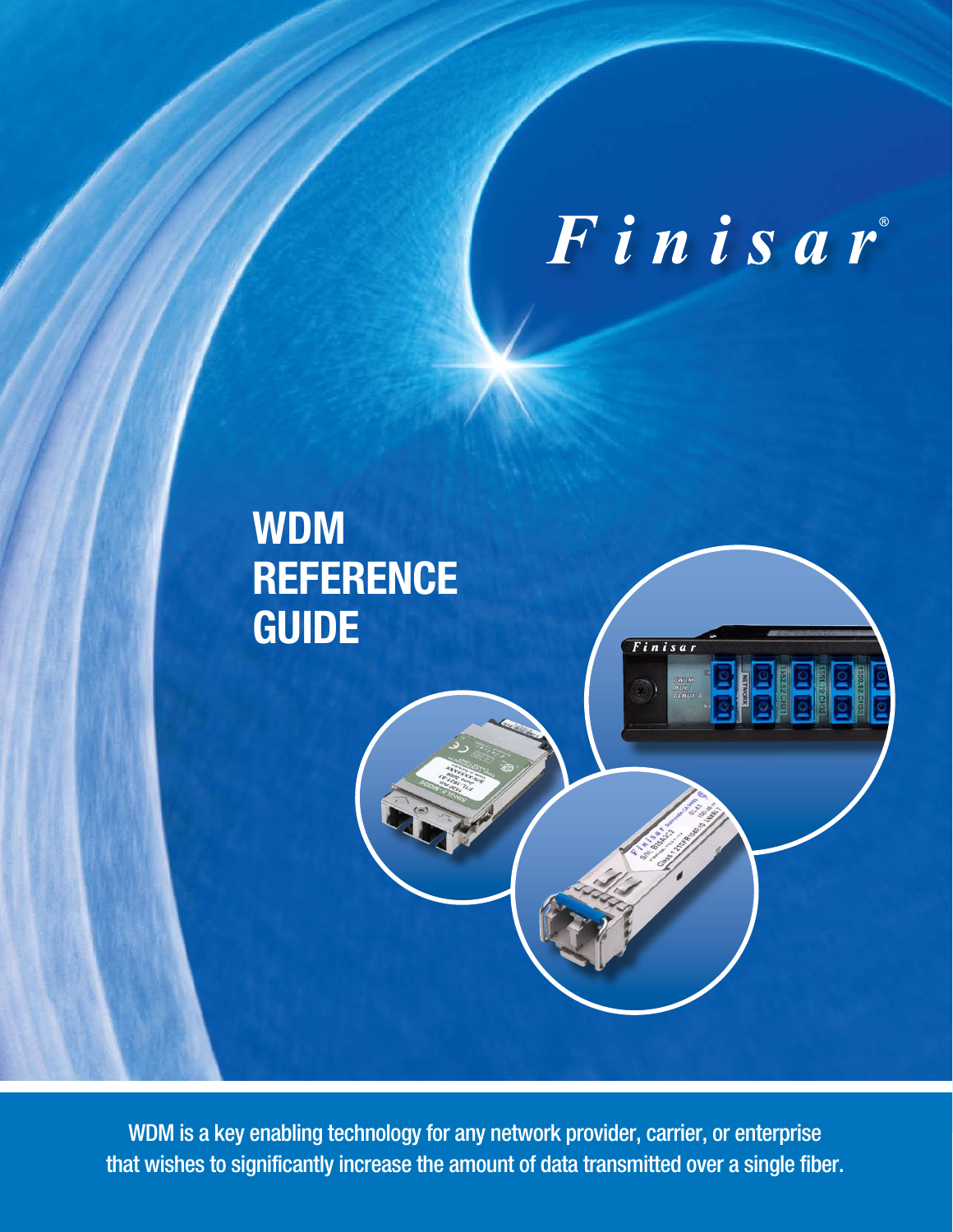#### **UNDERSTANDING WDM TECHNOLOGY**

The concept of WDM technology is very simple. A key property of light is wavelength ("color"). Historically, optical communications operated on a single wavelength (i.e. "one color") and the amount of bandwidth that could be transmitted down a single fiber was equal to the bandwidth of that data-stream. However, by combining multiple wavelengths ("colors") and transmitting these wavelengths down a single fiber, we have the ability to drive multiple traffic streams simultaneously, each one carrying its own independent data-traffic.

Figure 1 shows one such example. If each color of light carries a data rate of 10 Gbit/s, then, combining 4 colors of light into the same fiber increases the total data rate four fold to 40 Gbit/s.



*Figure 1: Basic WDM Technology Diagram*

## DESCRIPTION OF MUX/DEMUX

Two key components in a WDM system are the optical wavelength multiplexer (MUX), and the de-multiplexer (DEMUX). An optical prism represents a convenient way to understand a MUX/DEMUX function. When a multi-color light beam goes through an optical prism, due to its unique material property and geometry, light of different colors will exit at different angles and become, in WDM terminology, de-multiplexed. Conversely, if light of multi-colors are sent through the prism at different predesignated angles, they will exit the prism at the same angle as a single light beam becoming, in WDM terminology, multiplexed. See Figure 2.

In general, a CWDM (coarse WDM) MUX/DEMUX deals with small numbers of wavelengths, typically eight, but with large spans between wavelengths (spaced typically at around 20nm). A DWDM (dense WDM) MUX/DEMUX deals with narrower



*At Ingress:* Multiple optical signals of differing wavelengths are combined to form a single optical signal.

*At Egress:* A single optical signal is refracted to separate multiple optical signals of differing wavelengths.





*Figure 3: CWDM and DWDM technology comparison*

wavelength spans (as small as 0.8nm, 0.4nm or even 0.2nm), and can accommodate 40, 80, or even 160 wavelengths. See Figure 3.

Another key enabling component for WDM networks is a WDM transmitter, which provides the function to generate the light signal of a specific wavelength and encodes the electrical data on this light signal. WDM transmitters also need to hold the wavelength of the light over the network's life span.

Finisar provides both MUX/DEMUX and WDM transmitters. Finisar's WDM transmitters are sold in the format of WDM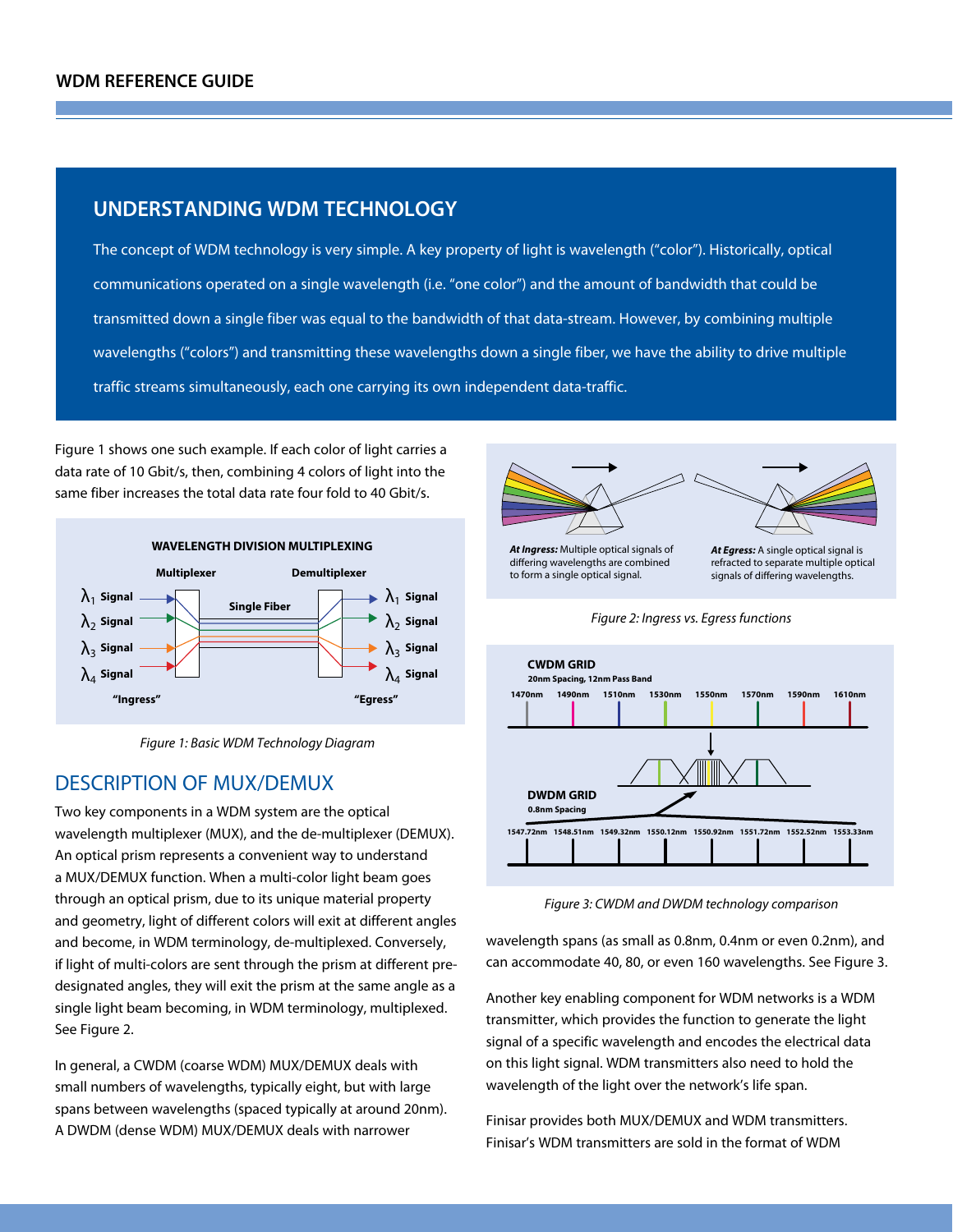transceivers with embedded transmitter and receiver functions in a single packaged module. With different grades of performance, these products have been adopted by carriers and enterprise customers and have been integrated into WDM networks for point to point links, metro and core networks, and storage area networks (SAN) applications such as data-center mirroring and disaster recovery. See examples in Figures 4 and 5 below.



*Figure 4: Point-to-Point Network*













*SFP Transceiver XFP 300pin Transponder MUX/DEMUX GBIC*

For a complete listing of Finisar's WDM products, refer to the latest Finisar Product Guide on our website or contact us at sales@finisar.com.

#### WDM VALUE PROPOSITION

- $\triangleright$  Significantly increases the amount of data transmitted over a single fiber (up to 80x)
- $\blacktriangleright$  Expands the capacity of the network without laying additional fiber
- Allows Operators of Storage Area Networks (SANs) and Datacenters to increase bandwidth between sites without leasing additional fiber from carriers
- **Flexibility: each wavelength can carry a different type of data** (Ethernet, Fibre Channel, SONET/SDH, etc)
- $\blacktriangleright$  Easy to manage

# FINISAR'S OPTICAL NETWORK BUILDING BLOCKS

- ▶ CWDM & DWDM Passive OADM and MUX/DEMUXs
- CWDM & DWDM SFP and GBIC Transceivers
- DWDM XFP
- DWDM tunable 300pin transponder
- Plug and Play MUX/DEMUX

## FINISAR'S WDM PRODUCTS

Finisar pioneered the use of transceivers in WDM networks. Our product solution set is tailored for either CWDM or DWDM networks; and includes GBICs and SFPs that can transmit traffic up to 180 km, and are able to accommodate speeds up to SONET/SDH OC-48/STM-16 and 4G Fibre Channel. In addition, Finisar has a suite of DWDM modules tailored for the 10Gb/s market in both XFP and 300-pin form factors.